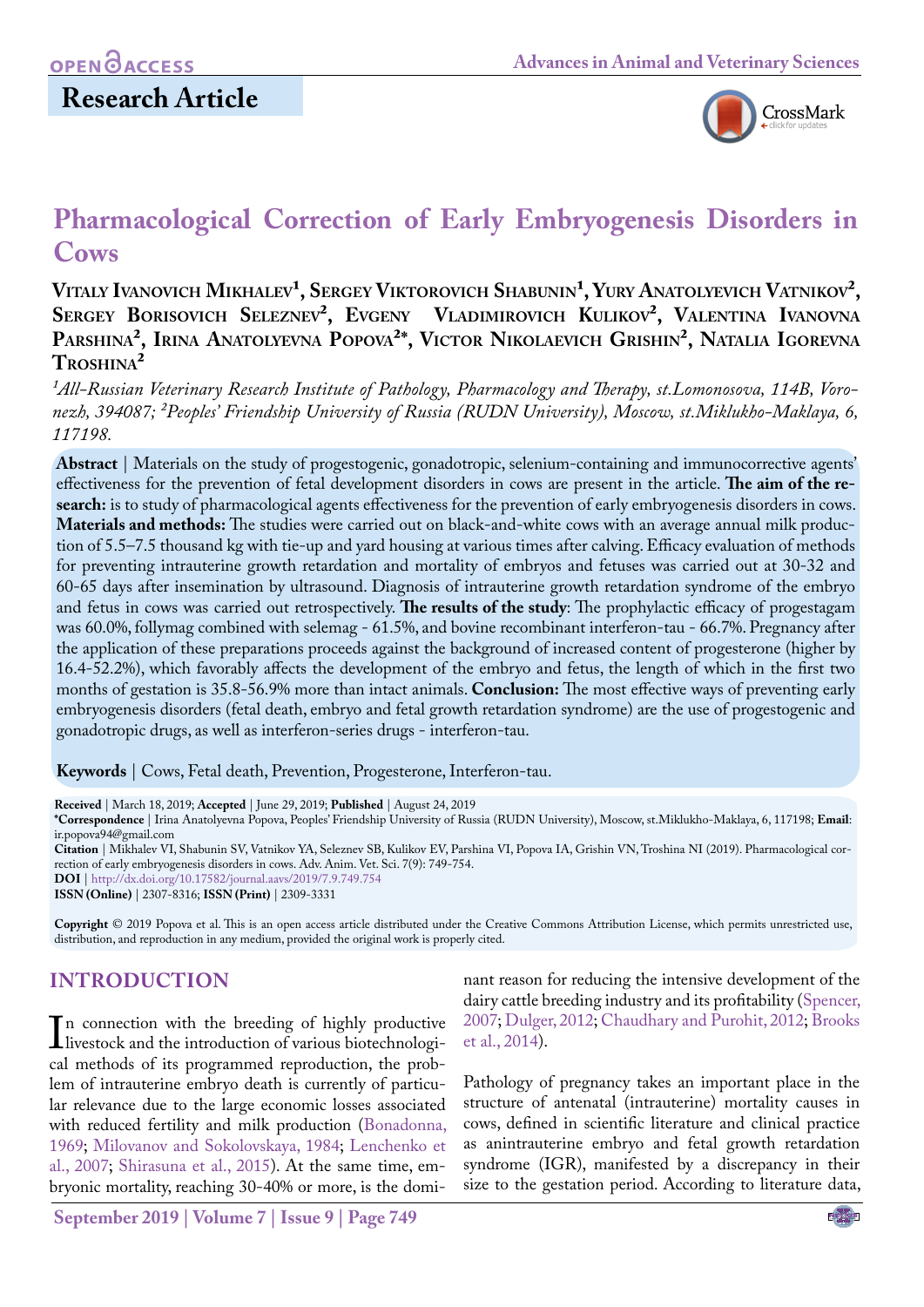## **OPEN**<sub>d</sub>

#### **Advances in Animal and Veterinary Sciences**

it is registered in 34.4-37.6% of cows ([Tefera et al., 2001;](#page-5-8) [Zhao et al., 2008\)](#page-5-9). The manifestation of this syndrome has a negative effect not only on fetal survival, but also on the viability of newborns, on the morphofunctional development of their organs and systems of digestion, respiration and reproduction, on metabolism and endocrine system, and also reduced fertility and productivity ([Demmers et al.,](#page-5-10) [2001](#page-5-10); [Wu et al., 2006](#page-5-11); [Lenchenko et al., 2017;](#page-5-12) [Suleymanov](#page-5-13) [et al., 2018\)](#page-5-13).

In the polyfactorial etiology of early embryo death and developmental delay, oxidizing stress, metabolic intoxication and the associated endocrine insufficiency of the sex glands and hypoprogesteronemia act as determining factors [\(Sa](#page-5-14)[fonov, 2011;](#page-5-14) [Lyalichkina et al., 2012](#page-5-15); [Spenser and Hanser,](#page-5-16) [2015](#page-5-16); [Basavaraja et al., 2017](#page-5-17); [Ealy and Wooldridge, 2017\)](#page-5-18). Existing methods for preventing embryonic mortality are based on compensating the deficit in the body of inseminated animals with progesterone by its subcutaneous administration or by activating its endogenous synthesis with injections of gonadoliberins or gonadotropins ([Klinsky et](#page-5-19) [al., 1987;](#page-5-19) Chomaev and Kolodiev, 2003; [Baitlesov, 2007;](#page-5-20) [Romano et al., 2007](#page-5-21)).

In this regard, the issue of developing new and improving existing methods of preventing embryonic development disorders in cows is of particular relevance.

#### **The Aim of Research**

To study the effectiveness of pharmacological agents (progesterone, progestag, follymag, selemag, interferon-tau) for the prevention of early embryogenesis disorders in cows.

### **Material and methods**

The studies were carried out in 2018 under in OOO VS (village settlement) Vyaznovatovka (Nizhnedevitsky District, Voronezh Region) and ZAO Slavyanskoe (Verkhovsky District, Oryol Region) on black-and-white cows with an average annual milk production of 5.5–7.5 thousand kg with tie-up and yard housing at various times after calving. The study of the effectiveness of methods for the prevention of fetal mortality and fetal developmental delay was carried out on 81 cows, divided according to the principle of analogues into six groups.

The cows of the first group  $(n = 13)$  were intramuscularly injected with 2.5% progesterone oil solutionat 5-6 and 12- 14 days after insemination at a dose of 4 ml.

Animals of the second group  $(n = 15)$  were injected intramuscularly with the drug progestamag at 5-6 and 12-14 days after insemination at a dose of 2 ml.

The third group of cows  $(n = 11)$  was injected with follymag for 1-3 days after insemination once a dose of 750 IU. Fourth group animals ( $n = 13$ ) were injected with follymag for 1-3 days after insemination once at a dose of 750 IU and selemag twice: at the day of insemination and for 12- 14 days after insemination at a dose of 5 ml / 100 kg body weight.

Cows of the fifth group  $(n = 12)$  were injected with bovine recombinant interferon-tau three times between 12-14-16 days after insemination, 5 ml each.

Animals of the sixth group ( $n = 17$ ) served as negative control - without drug administration.

Evaluation of the effectiveness of methods for preventing intrauterine growth retardation and mortality of embryos and fetuses was carried out at 30-32 and 60-65 days after insemination by ultrasound. Ultrasound studies were performed using an EasyScan scanner equipped with a 7.5 MHz linear sensor.

The diagnosis of embryonic losses was carried out by transrectal echographic examination of cows in the dynamics of becoming pregnant: for 38-45 days - the presence of an embryo in the cavity of the uterus and its absence in 60-65 days of pregnancy.

Diagnosis of intrauterine growth retardation syndrome in cows was carried out retrospectively. During ultrasound scanning and determination of fetometric indicators for 38–40 days of gestation, the embryo's length is within 12– 16 mm and the body diameter is 7–9 mm or for 60–65 days - the length of the fetus is within 25–45 mm and the body diameter is 12 -16 mm, was diagnosed with the syndrome of embryo and fetus delayed developmentin cows [\(Hansen](#page-5-22) [et al., 2017](#page-5-22)).

Blood samples were taken from animals included in the experiment for morphological, biochemical and immunological studies. Hemomorphological blood analysis was performed on a ABX Micros 60 hematology analyzer, biochemical studies were performed on a Hitachi-902 analyzer, in accordance with the Methodological Guidelines for the Use of Biochemical Methods for Examining the Blood of Animals [\(Retzky et al., 2005](#page-5-23)). Immunological parameters, including bactericidal (BSA), lysozyme (LSA) serum activity, total immunoglobulins, circulating immune complexes, phagocytic activity of leukocytes (PAL), phagocytic number (PN), phagocytic index (PI) were determined using standard and unified methods in in accordance with the Guidelines for the evaluation and correction of the immune status of animals [\(Shakhov et al., 2005\)](#page-5-24).

The content of progesterone in the serum was determined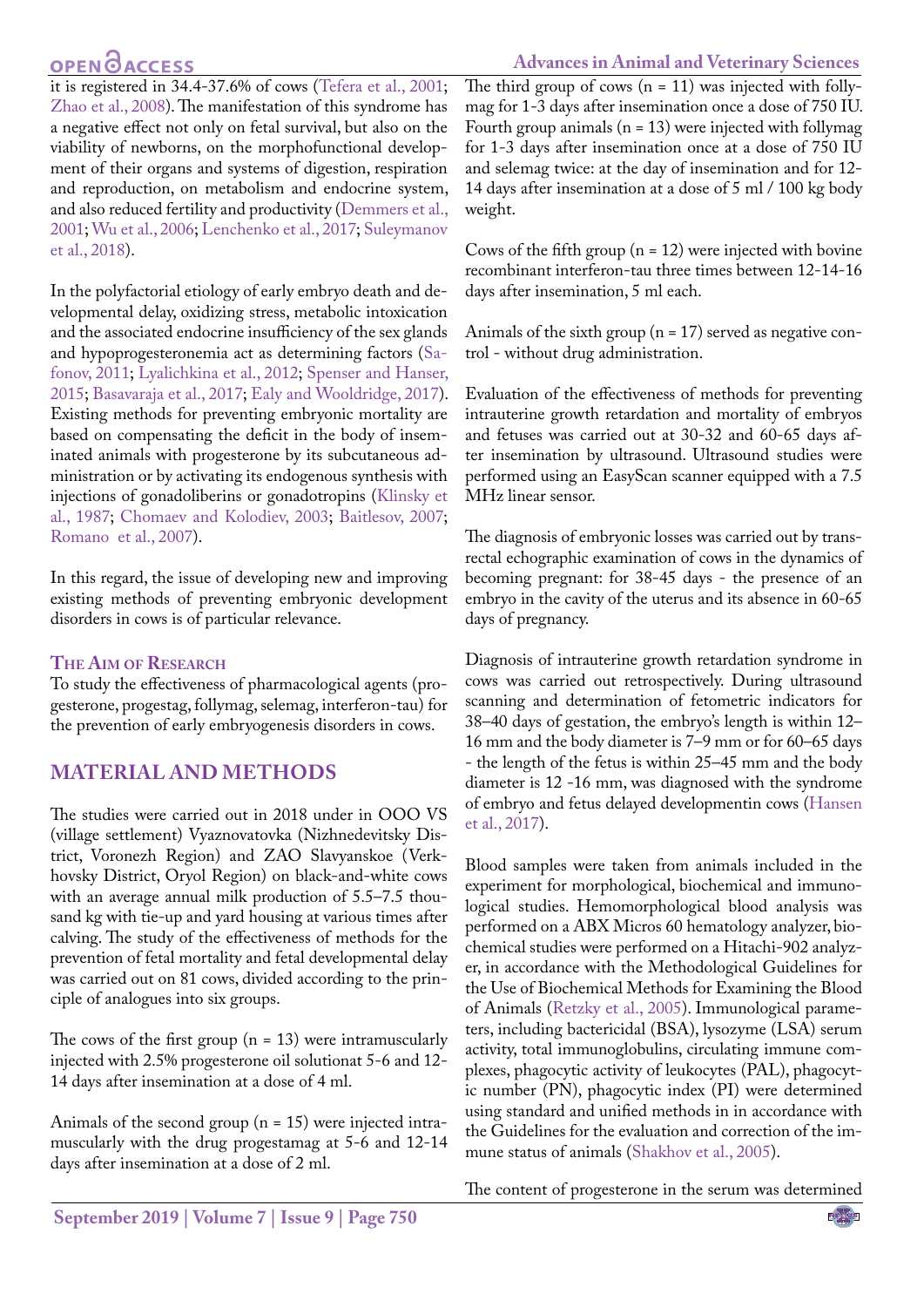## **OPEN GACCESS**

**Advances in Animal and Veterinary Sciences**

on the day of insemination and on the 38th to 45th day of gestation with the use of reagents for the enzyme immunoassay for the determination of progesterone in the serum (ZAO NVO Immunotech).

The digital material was subjected to mathematical processing using the software package Statistica 6.0.

## **Results and discussion**

Under the physiological conditions of embryo formation, progesterone levels sufficient to support the implantation processes are provided by the production of trophectoderm of the interferon-tau embryo, which has anti-luteolytic properties through the suppression of estrogen receptors and oxytocin in the endometrium and the blockade of prostaglandin F2α production [\(Lamming et al., 1995;](#page-5-25) [Demmers et al., 2001](#page-5-10); [Basavaraja et al., 2017](#page-5-17); [Ealyand](#page-5-18) [Wooldridge, 2017;](#page-5-18) [Imakawa et al., 2017](#page-5-26); [Seleznev et al](#page-5-27) [2017](#page-5-27)). Interferon-tau allows female ruminants to receive a signal about the presence of pregnancy. The maximum concentration of interferon-tau in ruminants reaches on the 17th day of pregnancy, and then decreases by 20-22 days ([Spencer, 2007;](#page-5-4) [Kose et al., 2016;](#page-5-28) [Forde and Loner](#page-5-29)[gan, 2017](#page-5-29)).

Prevention of early embryogenesis disorders in cows was carried out using the following pharmacological agents: progesterone oil solution, progestag, follymag, selenium containing oil — selemag, and bovine recombinant interferon-tau.

It was revealed ([Table 1](#page-3-0)) that in the negative control group, fetal growth retardation syndrome was registered in 33.3% of fertilized cows, intrauterine death - in 16.7%. The use of progesterone oil solution is accompanied by a decrease in embryonic mortality by 1.2 times and a syndrome of delayed development of the embryo and fetus - by 2.3 times. A higher preventive efficacy (60.0%) showed a method using a prolonged form of progesterone, a progestag, the use of which is accompanied by the absence of cases of intrauterine embryo death and a reduction in fetal growth retardation syndrome by 3.0 times.

The use of gonadotropic follymag is accompanied by a decrease in embryonic mortality by 1.8 times and fetal growth retardation syndrome - by 3.7 times. Improving the effectiveness of gonadotropic drugs is provided by the additional inclusion in the scheme of prevention of selenium-containing drug selemag. The combined use of follymag and selemag provides an efficiency of 61.5%.

The most effective was the use of bovine recombinant interferon-tau - 66.7%. Three-time introduction of interferon-tau reduces the cases of intrauterine embryo death by 1.5 times compared with the negative control and the syndrome of delayed development - 3.0 times.

It should be noted that methods of preventing early embryogenesis disorders in cows using the prolonged form of progesterone - progestamag, bovine recombinant interferon-tau, or the combined use of the gonadotropic drug follymag and selenium-containing medication were most effective.

The results of clinical studies were confirmed by data on the study of the level of progesterone in serum before and after the use of pharmacological agents in order to prevent embryonic development disorders ([Table 2\)](#page-3-1).

It was established that in the negative control group, the content of progesterone by 30–45 days of gestation increases by 30.5 times as compared with the first day of insemination.

At the same time, after applying progesterone oil solution, its concentration in 38-45 days of gestation is 16.4% higher compared with animals from the negative control group.

Pregnancy after the application of the prolonged progestamag proceeds against the background of an increased content of progesterone, the level of which is 11.9% higher than after a double injection of the progesterone oil solutionand 30.3% ( $P \le 0.01$ ) than in intact animals. After applying follymag and selemag, the content of progesterone is higher by 19.7% compared to the cows from the negative control group. The highest concentration of progesterone in the first 1.5 months of pregnancy was after using bovine recombinant interferon-tau, which is 52.2% higher than that of intact animals.

Thus, pregnancy after the use of progestogenic and gonadotropic drugs, as well as interferons, proceeds against the background of an elevated progesterone level in serum. The progesterone level reaches to 16.4-52.2% higher in comparison with animals from the negative control group.

Differences in the content of progesterone in the blood serum of cows in the application of methods for preventing disorders of embryonic development were reflected in the results of echographic studies of the size of the corpus luteum, the length of the embryo and fetus in the first two months of pregnancy [\(Table 3](#page-3-2)).

It has been established that double application of progesterone oil solution contributes to an increase in the size of the corpus luteum gestation, which in 30-32 days of gestation exceed the same compared to intact animals by 18.7% (P <0.05), and in 60-65 days - by 21.8%.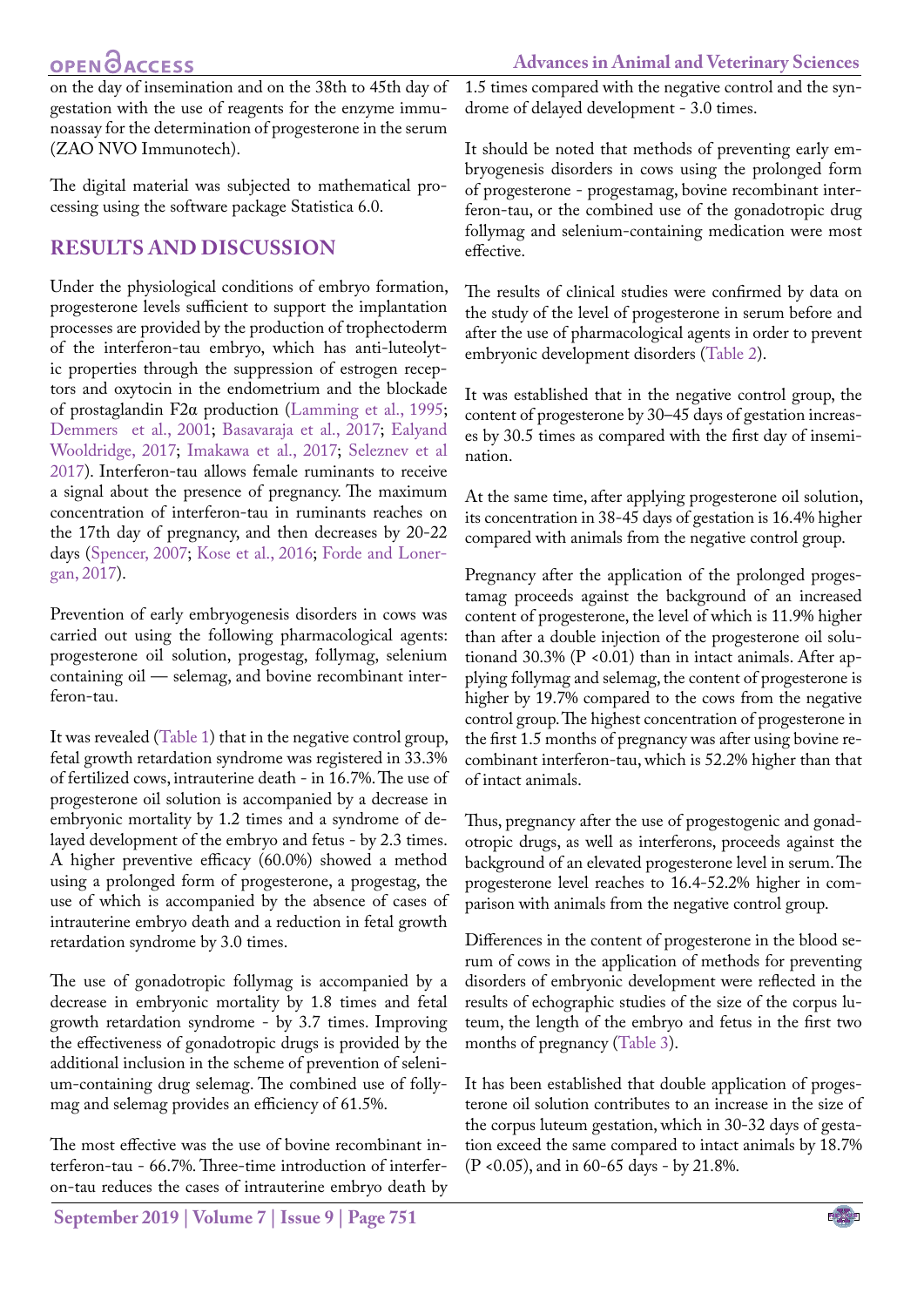#### **Advances in Animal and Veterinary Sciences**

<span id="page-3-0"></span>**ble 1:** The effectiveness of methods for the pharmacological correction of early embryogenesis disorders in cows

| Group     | <b>Number</b><br>of cows | Fertilized |      | Intrauterine<br>death |      | Fetal developmental<br>delay syndrome |      | Stayed pregnant % |  |
|-----------|--------------------------|------------|------|-----------------------|------|---------------------------------------|------|-------------------|--|
|           |                          | cows       | $\%$ | cows                  | $\%$ | cows                                  | $\%$ |                   |  |
| 1 group   | 13                       |            | 53,8 |                       | 14,3 | $\mathbf{1}$                          | 14,3 | 46,2              |  |
| $2$ group | 15                       | 9          | 60,0 | $\overline{0}$        | 0,0  | 1                                     | 11,1 | 60,0              |  |
| 3 group   | 11                       | 6          | 54,5 | $\overline{1}$        | 9,1  | $\mathbf{1}$                          | 9,1  | 45,5              |  |
| 4 group   | 13                       | 8          | 61,5 | $\overline{0}$        | 0,0  | $\overline{2}$                        | 25,0 | 61,5              |  |
| 5 group   | 12                       | 9          | 75,0 | $\mathbf{1}$          | 11,1 | $\mathbf 1$                           | 11,1 | 66,7              |  |
| 6 group   | 17                       | 6          | 35,3 |                       | 16,7 | 2                                     | 33,3 | 29,4              |  |

<span id="page-3-1"></span>**Table 2:** The content of progesterone in the blood serum of cows in the prevention of fetal development disorders, nmol / l

| Group   | Days of pregnancy       |                           |  |  |  |  |
|---------|-------------------------|---------------------------|--|--|--|--|
|         | <b>Insemination</b> day | $38 - 45$                 |  |  |  |  |
| 1 group | $1,17\pm0,08$           | $41,9 \pm 1,9$            |  |  |  |  |
| 2group  | $0,88\pm0,06$           | $46,9{\pm}2,6$            |  |  |  |  |
| 3 group | $0,95\pm0,09$           | $39,8{\pm}2,1$            |  |  |  |  |
| 4 group | $0,95\pm0,07$           | $43,1\pm2,2$ <sup>*</sup> |  |  |  |  |
| 5 group | $1,24\pm0,08$           | $54,8{\pm}2,4^{**}$       |  |  |  |  |
| 6 group | $1,18\pm0,11$           | $36,0{\pm}2,3$            |  |  |  |  |

<span id="page-3-2"></span>**Table 3:** The size of the corpus luteum of pregnancy and the length of the embryo and fetus in the prevention of early embryogenesis disorders in cows, mm

| Group                         | Days of pregnancy           |                            |  |  |  |  |
|-------------------------------|-----------------------------|----------------------------|--|--|--|--|
|                               | $30 - 32$                   | $60 - 65$                  |  |  |  |  |
| The size of the corpus luteum |                             |                            |  |  |  |  |
| 1 group                       | $16,5 \pm 1,1$ <sup>*</sup> | $22,9 \pm 1,6$             |  |  |  |  |
| 2group                        | $19,7{\pm}1,3$ **           | $27,1\pm1,2$ <sup>**</sup> |  |  |  |  |
| 3 group                       | $14,9+0,9$                  | $20,7{\pm}1,2$             |  |  |  |  |
| 4 group                       | $18,5\pm0,9$ <sup>*</sup>   | $25,4\pm1,5$               |  |  |  |  |
| 5 group                       | $19,2{\pm}1,2^*$            | $26,5 \pm 1,7$ **          |  |  |  |  |
| 6 group                       | $13,9+0,8$                  | $18,8{\pm}1,1$             |  |  |  |  |
| Crown-rump length of fetus    |                             |                            |  |  |  |  |
| 1 group                       | $18,7{\pm}1,1"$             | $55,7+3,9$                 |  |  |  |  |
| 2group                        | $20,5 \pm 1,2$ ***          | $74,2{\pm}4,8^{***}$       |  |  |  |  |
| 3 group                       | $17,9 \pm 1,1$              | $54,1 \pm 4,1$             |  |  |  |  |
| 4 group                       | $20,7{\pm}1,1^{***}$        | $69,4\pm3,7$ ***           |  |  |  |  |
| 5 group                       | $23,7{\pm}1,3$ ***          | $75,6 \pm 5,3$ ***         |  |  |  |  |
| 6 group                       | $15,1 \pm 0,7$              | $49,2{\pm}2,1$             |  |  |  |  |

The use of prolonged form of progesterone - progestamag provides an increase in the size of the corpus luteum of pregnancy, which is 19.9% more in 30-32 days compared with the use of progesterone and by 41.7% ( $P$  <0.01) than in the negative control, at 60-65 days of gestation, respectively, by 18.3 and 44.1% (P < 0.01).

**September 2019 | Volume 7 | Issue 9 | Page 752**

The use of gonadotropic follymag in the first days after insemination contributes to an increase in the size of the corpus luteum of pregnancy compared with intact animals in 30-32 days of gestation by 7.2%, in 60-65 days of pregnancy - by 10.1%. The combined use of follymag and selemag is accompanied by an increase in the size of the corpus luteum, which is  $33.1\%$  (P <0.05) more than the negative control in 30-32 days of gestation, and in 60-65 days - by 35.1%, respectively ( $P < 0.05$ ).

Triple administration of bovine recombinant interferon-tau is accompanied by an increase in the corpus luteum, whose size exceeds the same in 30-32 days by 38.1% (P <0.01) compared to the negative control, and by 40.9 in 60-65 days % (P <0.01).

An increase in the size of the corpus luteum of pregnancy had a beneficial effect on the size of the developing embryo and fetus.

Exogenous administration of progesterone in the early stages of pregnancy had a positive effect on the development of the embryo and fetus, which was manifested by an increase in length of  $13.2$ -23.8% (P <0.01) in comparison with the negative control. The use of a prolonged progestamag provided an increase in the crown-rump lengthin comparison with intact animals by  $35.8 - 50.8\%$  (P <0.001). The use of follymag alone led to an increase in the length of the embryo and fetus in comparison with the negative control by 9.9-18.5%, and in combination with the selemag by 37.1-41.1% (P <0.001).

The use of bovine recombinant inteferferon-tau resulted in an increase of the crown-rump lengthcompared to intact animals by 53.7-56.9% (P <0.001).

Thus, the use of progestagam, follymag in combination with selemag and interferon-tau had the greatest influence on the morphometric indicators of the corpus luteum of pregnancy and the size of the embryo and fetus, respectively, 33.1-44.1% and 35.8-56.8% more than intact animals.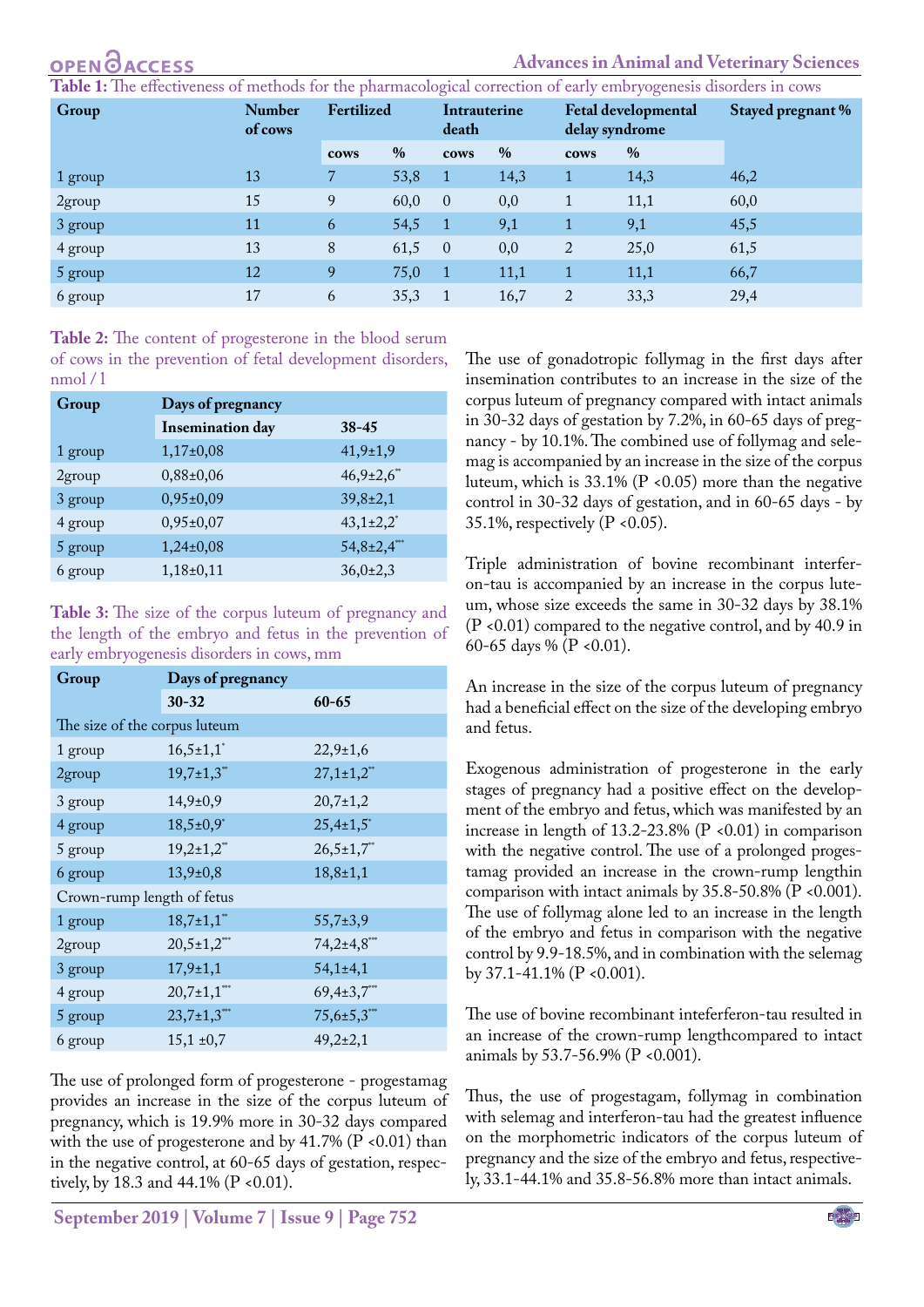<span id="page-4-0"></span>**Table 4:** The incidence of cows during parturation, the postpartum period and the condition of newborn calves after the use of biologically active drugs

| Indicators                                     | 1 group        | 2 group        | 3 group        | 4 group                     | 5 group        | 6 group        |
|------------------------------------------------|----------------|----------------|----------------|-----------------------------|----------------|----------------|
| Labor weakness, %                              | 20,0           | 0,0            | 16,7           | 12,5                        | 0,0            | 25,0           |
| Retention of placenta, %                       | 20,0           | 14,3           | 16,7           | 12,5                        | 0,0            | 25,0           |
| Acute subinvolution of uterus, %               | 40,0           | 14,3           | 33,4           | 25,0                        | 16,7           | 50,0           |
| Acute endometritis, %                          | 40.0           | 28,6           | 33,4           | 37,5                        | 33,3           | 50,0           |
| Fetal weight, Kr                               | $31,2{\pm}1,7$ | $33,8 \pm 1,8$ | $29,8 \pm 1,2$ | $35,4{\pm}2,1$ <sup>*</sup> | $33,7{\pm}1,9$ | $30,7{\pm}1,3$ |
| The incidence of diarrhea in newborn calves, % | 40.0           | 28,6           | 16,7           | 12,5                        | 16,7           | 50,0           |

Remark: \* - Р<0,05; \*\*- Р<0,01; \*\*\*- Р<0,001

Noted changes in the period of early embryogenesis when biologically active preparations are used by animals ultimately reflected on the state of the newborn young cattle [\(Table 4\)](#page-4-0).

After progesterone was used, weakness of labor, retention of afterbirth, acute subinvolution of the uterus and acute postpartum endometritis and the incidence of diarrhea in calves were diagnosed 1.3 times less than in the negative control. At the same time, no significant differences were found in the fetal weight in cows of the experimental and control groups.

In cows, after using a prolonged agent, progestamag, the retention of the placenta, acute subinvolution of the uterus and acute endometritis are diagnosed 1.5 times less frequently, compared to animals from the negative control group. The fetal weight obtained from cows treated with progestamag is 10.1% more than that produced from intact animals, with a decrease in cases of diarrhea by 1.75 times. After the combined use of follymag and selemag, the pathology of the parturation and the postpartum period was diagnosed 1.3–2.0 times less, while the number of cases of diarrhea in calves was reduced by 4.0 times. The fetal weight obtained from these cows is  $15.3\%$  (P <0.05) more compared to the negative control.

Triple application of bovine recombinant interferon-tau is accompanied by the absence of cases of parturation pathology and reduction of the pathology of the postpartum functional and inflammatory period by 1.5-3.0 times. The mass of fetuses born from cows after being treated with interferons is 9.8% more than in the negative control, with a reduction in the diagnostics of diarrhea syndrome in them by 3.0 times.

## **Conclusion**

Thus, the syndrome of delayed embryo development is recorded on average in 36.7%, and intrauterine death - in 18.5% of fertilized animals.

The most effective ways of preventing disorders of early embryogenesis (fetal death, embryo and fetal growth retardation syndrome) are the use of progestogenic and gonadotropic drugs, as well as interferon-series drugs - interferon-tau. The prophylactic efficacy of progestamag was 60.0%, follymag combined with selemag 61.5%, and bovine recombinant interferon-tau 66.7%.

The use of progestamag, bovine recombinant interferon-tau, or the combined use of follymag and selemag helps to reduce the incidence of intrauterine embryo death by 1.5-1.8 times compared with the negative control and the embryo-fetal growth retardation syndrome - 3.0-3.7 times. Pregnancy after the application of these funds proceeds against the background of increased content of progesterone (higher by 16.4-52.2%), which favorably affects the development of the embryo and fetus, the length of which in the first two months of gestation is 35.8-56.9% more than intact animals.

The use of a prolonged progestamag for the prevention of disorders of embryonic development is accompanied by a certain weakening of the inflammatory reaction, a decrease in endogenous intoxication and an increase in the activity of the antioxidant system; the combined use of the gonadotropic drug follymag and selenium containing agent selemag - by activating the indices of the general nonspecific resistance of the organism of pregnant animals; triple application of bovine recombinant interferon-tau - activation of the enzymatic and non-enzymatic antioxidant defense, humoral and cellular link of the body's natural resistance while reducing the processes of lipid peroxidation and endogenous intoxication of the organism.

## **Acknowledgements**

This paper was financially supported by the Ministry of Education and Science of the Russian Federation on the program to improve the competitiveness of Peoples' Friendship University of Russia (RUDN University) among the world's leading research and education centers in the 2016-2020.